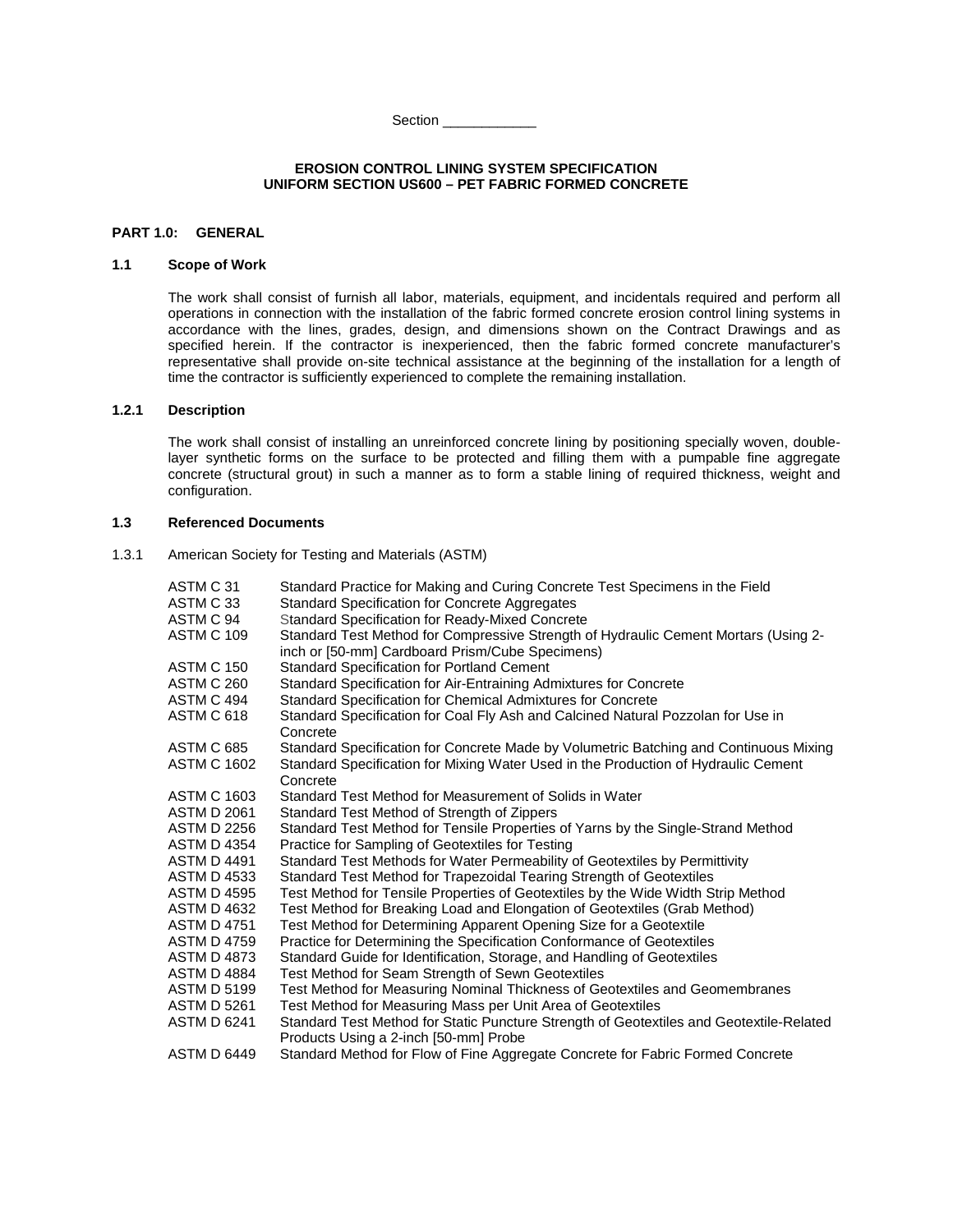# **1.4 Terminology**

For the purpose of these specifications, the following definitions shall apply:

### 1.4.1 Compaction:

The densification of a soil by means of mechanical manipulation.

1.4.2 Subgrade:

The ground surface usually specially prepared against which lining shall be placed. In cases where lining is to be retained the same shall be considered as subgrade.

1.4.3 Hydrotex™ Fabric Form:

The fabric forms are constructed of woven, double-layer synthetic fabric. HYDROTEX linings are installed by positioning fabric forms over the areas to be protected and then pumping, high-strength, fine aggregate concrete into the forms. The fabric forms can be placed and filled either underwater or in-the-dry. The highstrength, fine aggregate concrete is used in place of conventional concrete because of its pumpability, highstrength, impermeability, and absorption resistance.

1.4.4 Hydrotex™ Uniform Section (US) Lining:

Hydrotex Uniform Section linings provide an erosion resistant, impermeable concrete lining having a brick pattern surface and a relatively low coefficient of hydraulic friction in order to maintain optimum water velocities. The thickness and weight of the lining is controlled by spacer cords.

## 1.4.5 Baffle:

Baffles are flow-directing vertical geotextile walls constructed between fabric form sections layers. Baffles are an integral part of the fabric form design. Baffles are designed to support the panel section, determine the concrete area of the section and direct the flow of fine aggregate concrete for maximum efficiency.

1.4.6 Slide Fastener (Zipper):

A zipper or zipper like devise having two grooved plastic edges joined by a sliding tab or pull.

# **1.5 Submittals**

- 1.5.1 The Contractor shall furnish the fine aggregate concrete manufacturer's certificates of compliance, mix design, fine aggregate gradation and fineness modulus for the fine aggregate concrete.
- 1.5.2 The Contractor shall furnish the fabric form manufacturer's certificates of compliance for the fabric forms. The Contractor shall also furnish the manufacturer's specifications, literature, shop drawings for the layout of the concrete lining panels, and any recommendations, if applicable, that are specifically related to the project.
- 1.5.3 Alternative fabric formed concrete lining materials may be considered. Such materials must be pre-approved in writing by the Engineer prior to the bid date. Alternative material packages must be submitted to the Engineer a minimum of fourteen (14) days prior to the bid date. Submittal packages must include, as a minimum, the following:

Material testing reports prepared by a certified geotextile laboratory attesting to the alternative fabric form material's compliance with this Specification. Material laboratory testing shall have been performed within ninety (90) days of the bid date.

# **PART 2:.0 PRODUCT**

### **2.1 General - Fabric Formed Concrete Lining**

Fabric formed concrete lining shall be Uniform Section (US600) type and have a finished average thickness of 6.0 inches, a nominal mass per unit area of 68 lb/ft<sup>2</sup>, and a comparatively uniform section with a brick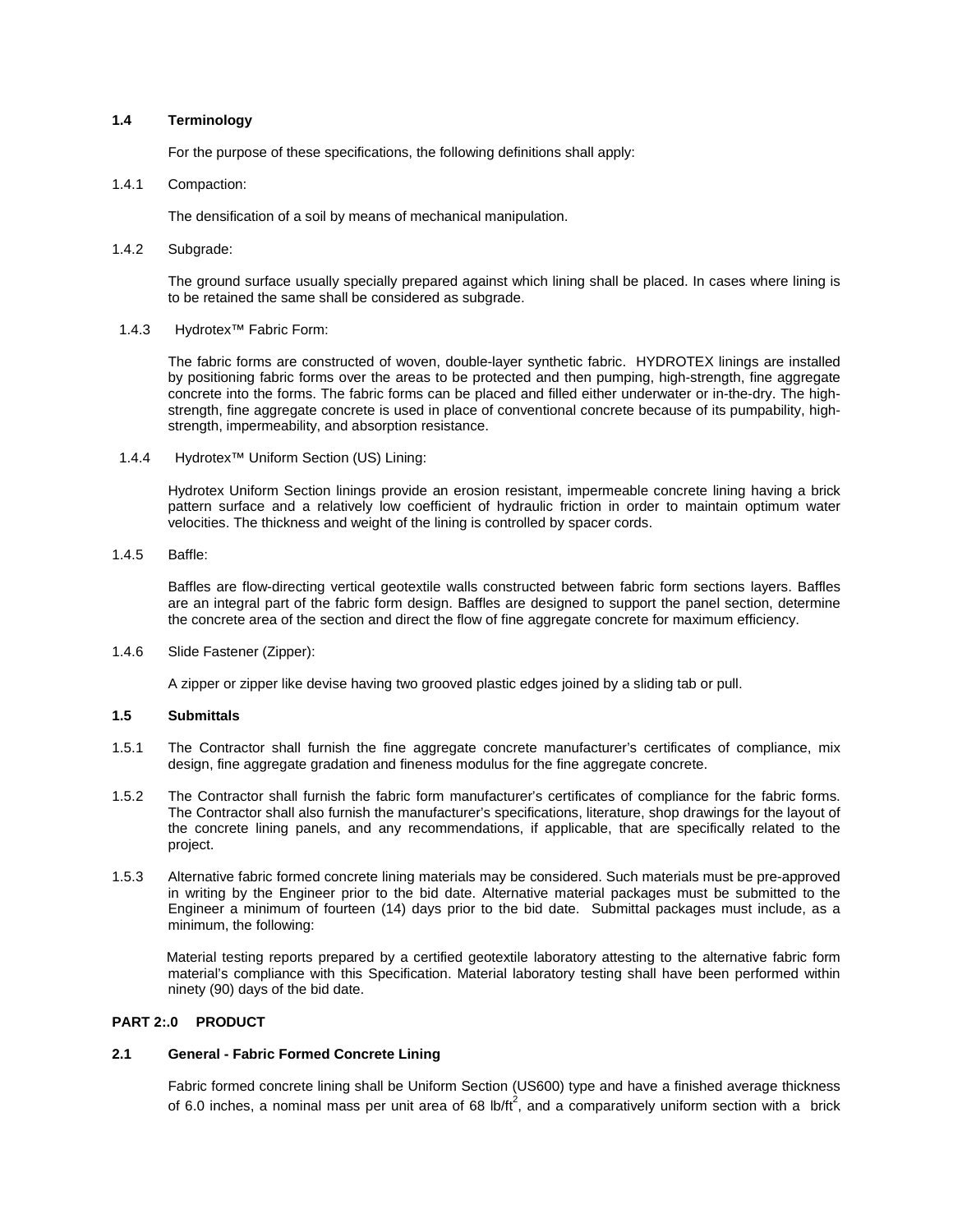pattern surface appearance. The shear resistance of the concrete lining shall be a minimum of 14 lb/ft<sup>2</sup>, as demonstrated by full scale flume testing.

## **2.2 Fabric Forms**

The fabric forms for casting the concrete lining(s) shall be as specified, HYDROTEX® Uniform Section (US600) fabric forms as manufactured by:

### Synthetex, LLC; 5550 Triangle Parkway, Suite 220 Peachtree Corners, Georgia 30092 Tel: 800.253.0561 or 770.399.5051 E-Mail: info@synthetex.com

Distributed By: ASP Enterprises-STL: Phone: 800-869-9600, [www.aspent.com;](http://www.aspent.com/) ASP Enterprises-KC: Phone 800-519-2304; ASP Enterprises-Omaha: Phone: 877-678-8027

The fabric forms shall be composed of synthetic yarns formed into a woven fabric. Yarns used in the manufacture of the fabric shall be composed of polyester. Forms shall be woven with a minimum of 50% textured yarns (by weight). Partially-oriented (POY), draw-textured, and/or staple yarns shall not be used in the manufacture of the fabric. Each layer of fabric shall conform to the physical, mechanical and hydraulic requirements Mean Average Roll Values listed in Table 1.0. The fabric forms shall be free of defects or flaws which significantly affect their physical, mechanical, or hydraulic properties.

| <b>PROPERTY REQUIREMENTS - HYDROTEX FABRIC 1, 2</b><br>Table 1.0 |                    |                          |                      |  |
|------------------------------------------------------------------|--------------------|--------------------------|----------------------|--|
|                                                                  | <b>Test Method</b> | <b>Units</b>             | <b>MARV</b>          |  |
| <b>Physical Properties</b>                                       |                    |                          |                      |  |
| Composition of Yarns                                             | ٠                  | $\overline{\phantom{0}}$ | Polyester            |  |
| Mass Per Unit Area (double-layer)                                | <b>ASTM D 5261</b> | oz/yd <sup>2</sup>       | 13                   |  |
| Thickness (single-layer)                                         | <b>ASTM D 5199</b> | mils                     | 15                   |  |
| Mill Width (Woven)                                               |                    | inch                     | 84                   |  |
| <b>Mechanical Properties</b>                                     |                    |                          |                      |  |
| Wide-Width Strip Tensile Strength - MD   TD                      | <b>ASTM D 4595</b> | lbs/inch                 | 300   350            |  |
| Elongation at Break - MD   TD - Max.                             |                    | $\frac{0}{0}$            | 15 15                |  |
| Trapezoidal Tear Strength - MD   TD                              | <b>ASTM D 4533</b> | lbs                      | 150   175            |  |
| <b>CBR Puncture Strength</b>                                     | <b>ASTM D 6241</b> | Ibs                      | 1250                 |  |
| Mullen Burst Strength                                            | ASTM D 3786 (Mod.) | psi                      | 500                  |  |
|                                                                  |                    |                          |                      |  |
|                                                                  | <b>Test Method</b> | <b>Units</b>             | <b>MARV</b><br>Range |  |
| <b>Hydraulic Properties</b>                                      |                    |                          |                      |  |
| Apparent Opening Size (AOS)                                      | <b>ASTM D 4751</b> | U.S. Standard Sieve      | $30 - 40$            |  |
| <b>Flow Rate</b>                                                 | <b>ASTM D 4491</b> | qal/min/ft <sup>2</sup>  | $30 - 55$            |  |

Notes:

- 1. Conformance of fabric to specification property requirements shall be based on ASTM D 4759.
- 2. All numerical values represent minimum average roll values (i.e., average of test results from any sample roll in a lot shall meet or exceed the minimum values). Lots shall be sampled according to ASTM D 4354.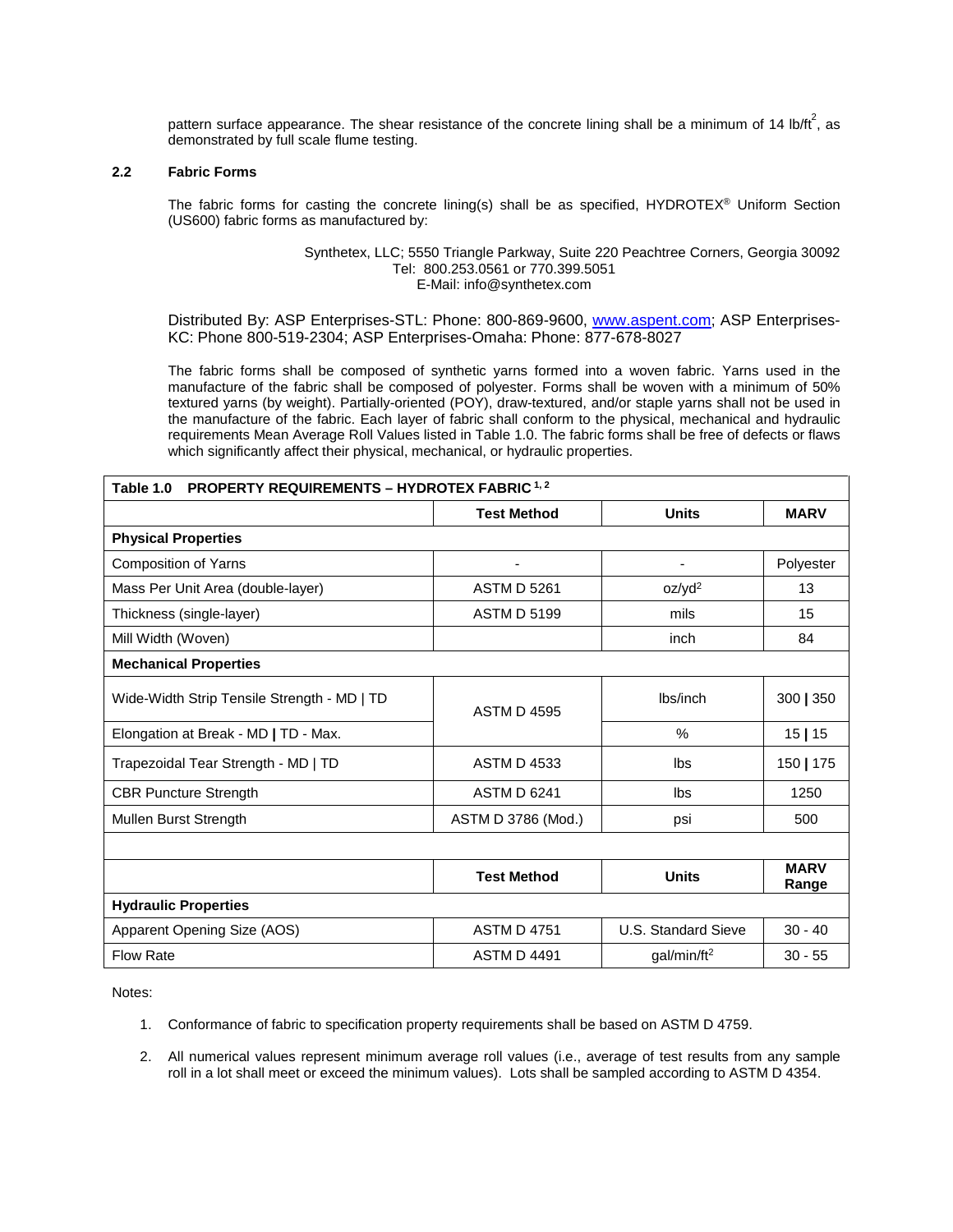- 2.2.1 Fabric forms shall consist of double-layer woven fabric joined together by spaced, interwoven cords of uniform length to form a concrete lining of the specified average thickness. The cords shall be interwoven between the two layers of fabric, in parallel pairs, so that the two (2) cords together in the top layer and two (2) cords together in the bottom layer cross between layers at drop points. Each cord shall have a minimum breaking strength of 160 lbf when tested in accordance with ASTM D 2256.
- 2.2.2 Mill widths of fabric shall be a minimum of 84 inches. Each selvage edge of the top and bottom layers of fabric shall be reinforced for a width of not less than 1.35 inches by adding a minimum of 6 warp yarns to each selvage construction. Mill width rolls shall be cut to the length required, and the double-layer fabric separately joined, bottom layer to bottom layer and top layer to top layer, by means of sewing thread, to form multiple mill width panels with sewn seams on not less than 80-inch centers.
- 2.2.3 Fabric form panels shall be factory-sewn, by jointing together the layers of fabric, top layer to top layer and bottom layer to bottom layer, into predetermined custom sized panels. Sewn seams shall be downward facing as shown on the Contract Drawings. All sewn seams and zipper attachments shall be made using a double line of U.S. Federal Standard Type 401 stitch. All seams sewn shall be not less than 100 lbf/inch when tested in accordance with ASTM D 4884. Both lines of stitches shall be sewn simultaneously and be parallel to each other, spaced between 0.25 inches to 0.75 inches apart. Each row of stitching shall consist of 4 to 7 stitches per inch. Thread used for seaming shall be polyester.
- 2.2.4 Baffles shall be installed at predetermined mill width intervals to regulate the distance of lateral flow of fine aggregate concrete. The baffles shall be designed to maintain a full concrete lining thickness along the full length of the baffle. The baffle material shall be nonwoven filter fabric. The grab tensile strength of the filter fabric shall be not less than 180 lbf/inch when tested in accordance with ASTM D 4632.
- 2.2.5 The fabric forms shall be kept dry and wrapped such that they are protected from the elements during shipping and storage. If stored outdoors, they shall be elevated and protected with a waterproof cover that is opaque to ultraviolet light. The fabric forms shall be labeled as per ASTM D 4873.
- 2.2.6 The Contractor shall submit a manufacturer's certificate that the supplied fabric forms meet the criteria of these Specifications, as measured in full accordance with the test methods and standards referenced herein. The certificates shall include the following information about each fabric form delivered:

Manufacturer's name and current address; Full product name; Style and product code number; Form number(s); Composition of yarns; and Manufacturer's certification statement.

### **2.3 Fine Aggregate Concrete**

Fine aggregate concrete consists of a mixture of Portland cement, fine aggregate (sand) and water, so proportioned and mixed as to provide a pumpable fine aggregate concrete.

The water/cement ratio of the fine aggregate concrete shall be determined by the ready-mix manufacturer, but generally should be on the order of 0.65 to 0.70. The pumping of fine aggregate concrete into the fabric forms causes a reduction in the water content by filtering excess mixing water through the permeable fabric. The reduction of mixing water substantially improves the water/cement ratio of the in-place fine aggregate concrete thereby increasing its strength and durability. The sand/cement ratio should be determined by the ready-mix manufacturer and should be on the order of 2.4:1.

The consistency of the fine aggregate concrete delivered to the concrete pump should be proportioned and mixed as to have a flow time of 9-12 seconds when passed through the ¾-inch [19 mm] orifice of the standard flow cone that is described in ASTM C6449-99. Additional Pozzolan and/or admixtures may be used with the approval of the Engineer-in-charge. The water/cement ratio varies with the exact granulometry of the fine aggregate (sand) and should be determined by the ready-mix manufacturer using the above referenced flow cone.

The Contractor should demonstrate the suitability by placing the proposed fine aggregate concrete mix into three (3) 2-inch concrete cardboard prisms / cubes. The mix should exhibit a minimum compressive strength of 3500 psi at 28 days, when made and tested in accordance ASTM C109/C109M-13.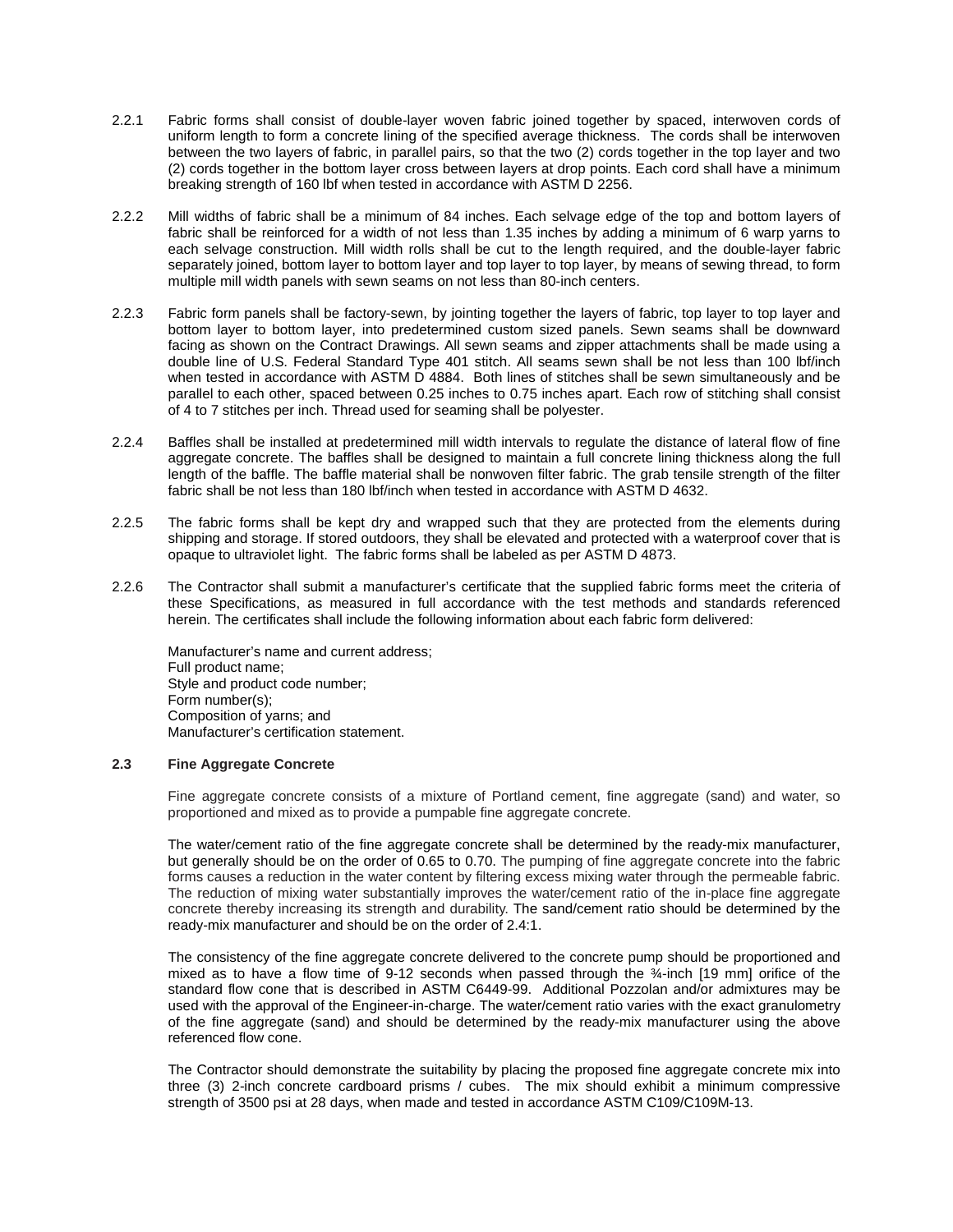With a typical loss of approximately 15% of the total mixing water, 27  $ft<sup>3</sup>$  of pumpable fine aggregate concrete will reduce to approximately 25 ft<sup>3</sup> of hardened concrete. The mixing water reduction will also result in an increase of approximately 8% in the sand and cement per cubic foot of concrete. The range of fine aggregate concrete mix proportions provided in Table 2.0 has been developed under a variety of field conditions.

|          | <b>Table 2.0 Typical Range of Mix Proportions</b> |                                                    |
|----------|---------------------------------------------------|----------------------------------------------------|
| Material | Mix Proportions lb/yd <sup>3</sup>                | After Placement Mix Proportions Ib/yd <sup>3</sup> |
| Cement   | 750-850                                           | 805-915                                            |
| Sand     | 2120-2030                                         | 2290-2190                                          |
| Water    | 540-555                                           | 460-470                                            |
| Air      | As Required                                       | As Required                                        |

# 2.3.1 Components

## 2.3.1.1 Portland Cement

Portland cement should conform to ASTM C 150/150M, Type I, II or V. Pozzolan grade fly ash may be substituted for up to 35% of the cement as an aid to pumpability. (The pumpability of fine aggregate concrete mixes containing course sand is improved by the addition of fly ash.) Pozzolan, if used, should conform to ASTM C 618, Class C, F or N.

# 2.3.1.2 Fine Aggregate (sand)

Fine aggregate should consist of suitable clean, hard, strong and durable natural or manufactured sand. It should not contain dust, lumps, soft or flaky materials, mica or other deleterious materials in such quantities as to reduce the strength and durability of the concrete, or to attack any embedded steel, neoprene, rubber, plastic, etc. Motorized sand washing machines should be used to remove impurities from the fine aggregate. Fine aggregate having positive alkali-silica reaction should not be used. All fine aggregates should conform to ASTM C33/C33M-13. The fine aggregate should not have more than 45% passing any sieve and retained on the next consecutive sieve of those shown in Table 3.0. The fineness modulus of fine aggregate should neither be less than 2.3 nor greater than 3.1. Fine aggregate with grading near the minimum for passing the No. 50 and No. 100 sometimes have difficulties with workability or pumping. The additions of entrained air, additional cement, or the addition of an approved mineral admixture to supply the deficient fines, are methods used to alleviate such difficulties.

ASTM C33/C33M-13 defines the requirements for grading and quality of fine aggregate for use in fine aggregate concrete and is for use by a contractor as part of the purchase document describing the material to be furnished.

| Table 3.0 Grading Requirement for Fine Aggregate |                                     |  |  |
|--------------------------------------------------|-------------------------------------|--|--|
| Sieve                                            | Percent by Weight Passing the Sieve |  |  |
| $9.5$ -mm $(3/8$ -in.)                           | 100                                 |  |  |
| 4.75-mm (No. 4)                                  | 95 to 100                           |  |  |
| 2.36-mm (No. 8)                                  | 80 to 100                           |  |  |
| 1.18-mm (No. 16)                                 | 50 to 85                            |  |  |
| 600-µm (No. 30)                                  | 25 to 60                            |  |  |
| 300-um (No. 50)                                  | 5 to 30                             |  |  |
| 150-µm (No. 100)                                 | 0 to 10                             |  |  |
| 75-um (No. 200)                                  | $0$ to $3$                          |  |  |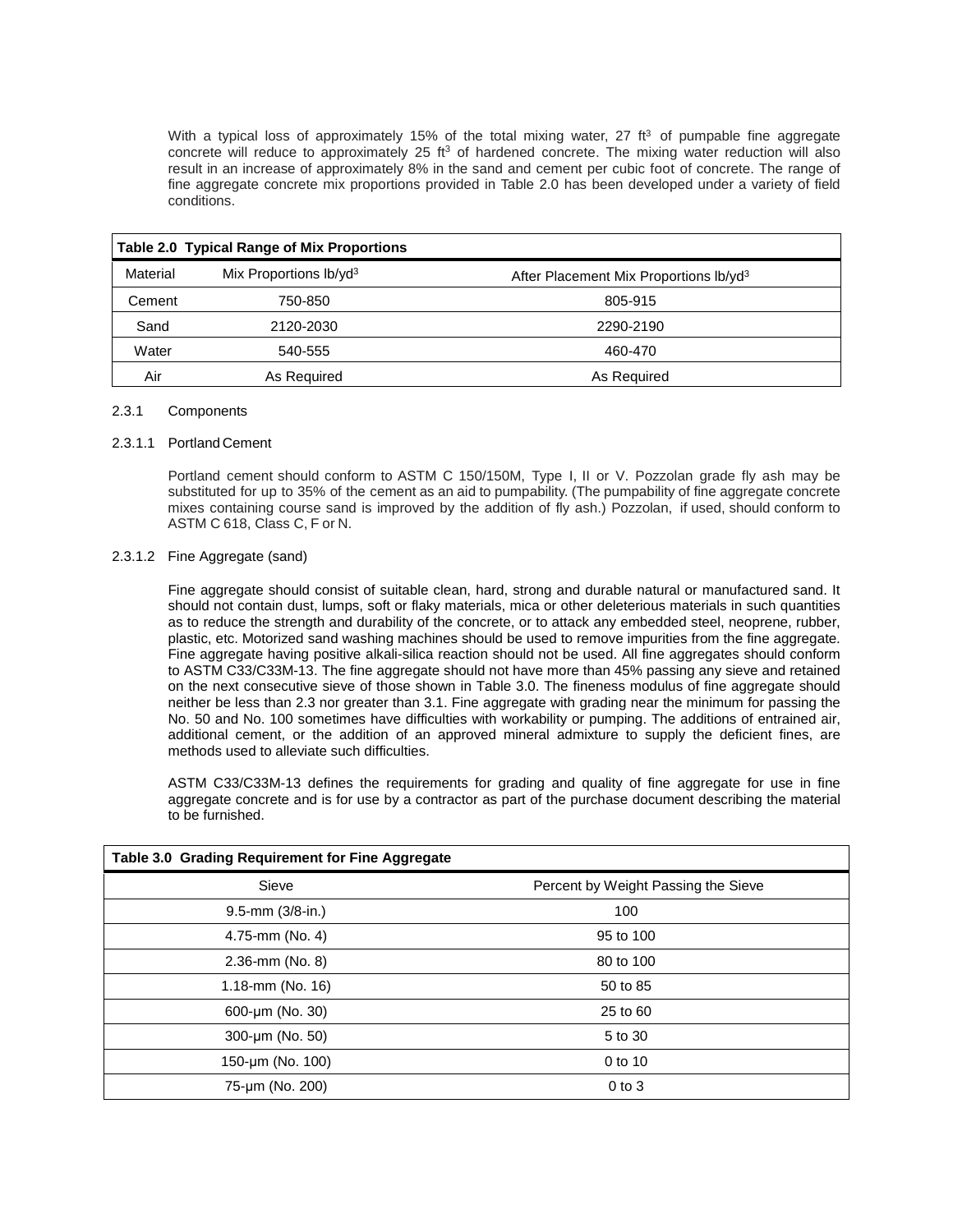Fine aggregate failing to meet these grading requirements can be utilized provided that the supplier can demonstrate to the specifier that fine aggregate concrete of the class specified, made with fine aggregate under consideration, will have relevant properties at least equal to those of fine aggregate concrete made with same ingredients, with the exception that the referenced fine aggregate will be selected from a source having an acceptable performance record in similar fine aggregate construction.

### 2.3.1.3 Water

Water used for mixing and curing should be clean and free from injurious amounts of oils, acids, alkalis, salts, sugar, organic materials or other substances that may be deleterious to concrete.

Potable water is permitted to be used as mixing water in fine aggregate concrete without testing for conformance with the requirements of ASTM C1602/C1602M-12.

ASTM C1602/C1602M-12 covers the compositional and performance requirements for water used as mixing water in hydraulic cement fine aggregate concrete. It defines sources of water and provides requirements and testing frequencies for qualified individual or combined water sources.

### 2.3.2 Plasticizing and Air Entraining Admixtures

Grout fluidifier, water reducing or set time controlling agents may be used as recommended by their manufacturers to improve the pumpability and set time of the fine aggregate concrete.

Any air entraining agent or any other admixture may be used, as approved, by the Engineer-in-charge to increase workability, to make concrete impervious and more durable. Air entraining admixture should conform to ASTM C494/C494M and ASTM C260/C260M, respectively. Mixes designed with 5% to 8% air content will improve the pumpability of the fine aggregate concrete, freeze-thaw and sulfate resistance of the hardened concrete.

## **2.4 Geotextile Filter Fabrics**

- 2.4.1 The geotextile filter fabrics shall be composed of synthetic fibers or yarns formed into a nonwoven or woven fabric. Fibers and yarns used in the manufacture of filter fabrics shall be composed of at least 85% by weight of polypropylene, polyester or polyethylene. They shall be formed into a network such that the filaments or yarns retain dimensional stability relative to each other, including selvages. The geotextile shall be free of defects or flaws which significantly affect its mechanical or hydraulic properties.
- 2.4.2 The geotextile filter fabric must be permitted to function properly by allowing relief of hydrostatic pressure; therefore fine soil particles shall not be allowed to clog the geotextile. The geotextile filter fabric shall be as specified elsewhere in the Contract Specifications. Final acceptance of the geotextile filter fabric by the Engineer shall be based on project specific soil information, provided by the Contractor/Owner. The geotextile filter shall meet the minimum physical requirements listed in Table 5 or greater as required by the Engineer based on site soil conditions.
- 2.4.3 The geotextile filter fabric shall be kept dry and wrapped such that they are protected from the elements during shipping and storage. If stored outdoors, they shall be elevated and protected with a waterproof cover that is opaque to ultraviolet light. The fabric forms shall be labeled as per ASTM D 4873.

| <b>MINIMUM PROPERTY REQUIREMENTS - FILTER FABRIC</b><br>Table 5.0 |                    |              |                                      |  |
|-------------------------------------------------------------------|--------------------|--------------|--------------------------------------|--|
|                                                                   | <b>Test Method</b> | <b>Units</b> | <b>Minimum Value</b>                 |  |
| <b>Mechanical Properties</b>                                      |                    |              |                                      |  |
| <b>Grab Tensile Strength</b>                                      | <b>ASTM D 4632</b> | lbf          | 180 (in any principal direction)     |  |
| <b>Elongation at Break</b>                                        | <b>ASTM D 4632</b> | %            | 50 max. (in any principal direction) |  |
| <b>Trapezoidal Tear Strength</b>                                  | <b>ASTM D 4533</b> | lbf          | 75 (in any principal direction)      |  |
| <b>Puncture Strength</b>                                          | <b>ASTM D 4833</b> | lbs          | 105 (in any principal direction)     |  |
| <b>CBR Puncture Strength</b>                                      | <b>ASTM D 6241</b> | lbs          | 475 (in any principal direction)     |  |
| <b>Hydraulic Properties</b>                                       |                    |              |                                      |  |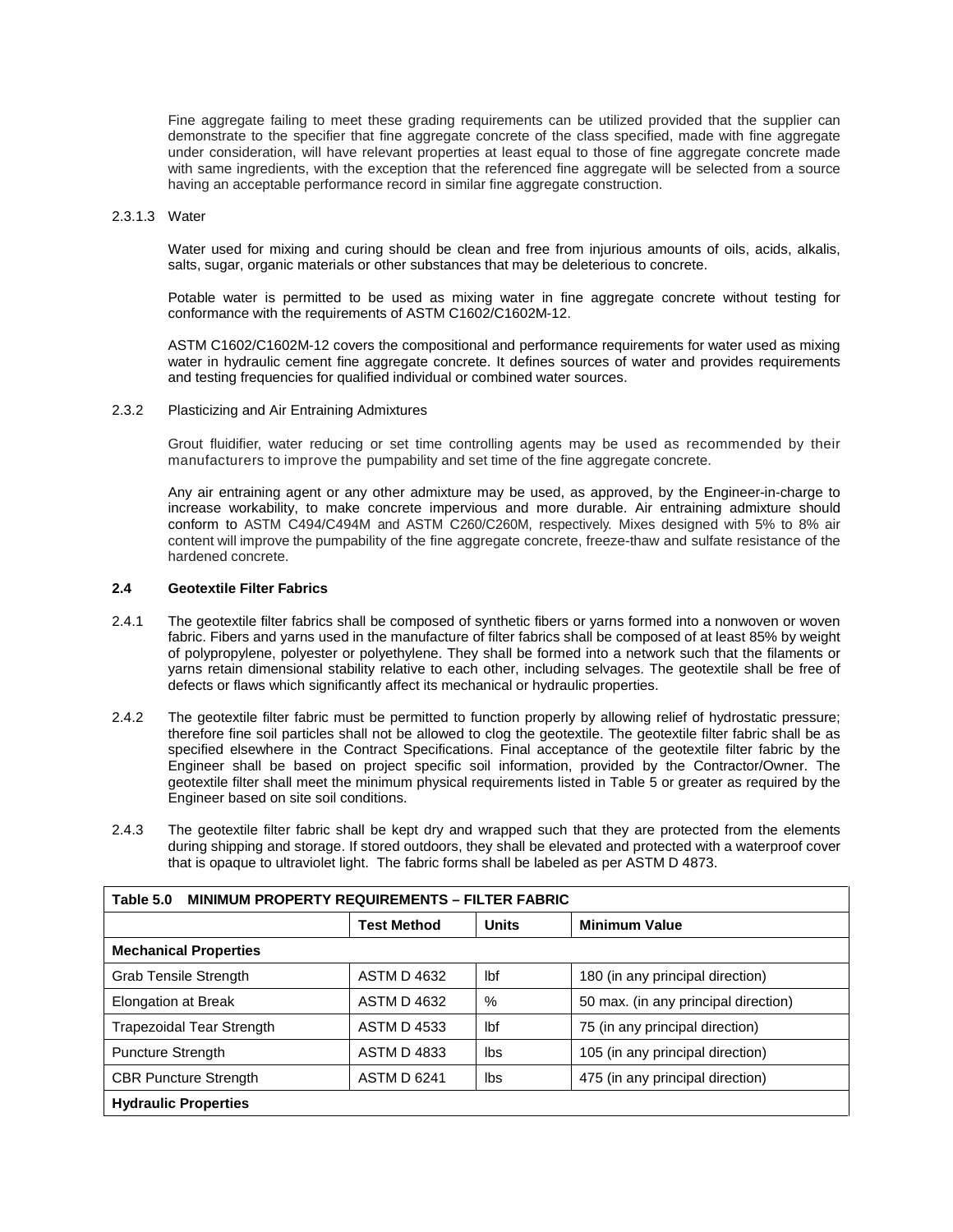| Apparent Opening Size (AOS) | <b>ASTM D 4751</b> | <b>US Sieve</b>         | As Specified Elsewhere in the Contract<br>Specifications |
|-----------------------------|--------------------|-------------------------|----------------------------------------------------------|
| Permittivity                | <b>ASTM D 4491</b> | $sec-1$                 | As Specified Elsewhere in the Contract<br>Specifications |
| <b>Flow Rate</b>            | <b>ASTM D 4491</b> | gal/min/ft <sup>2</sup> | As Specified Elsewhere in the Contract<br>Specifications |

Notes:

- 1. Conformance of fabric to specification property requirements shall be based on ASTM D 4759.
- 2. All numerical values represent minimum average roll values (i.e., average of test results from any sample roll in a lot shall meet or exceed the minimum values). Lots shall be sampled according to ASTM D 4354.

## **PART 3.0: DESIGN REQUIREMENTS**

## **3.1 Certification (Open Channel Flow)**

- 3.1.1 Fabric formed concrete lining will only be accepted when accompanied by documented full-scale hydraulic flume performance characteristics that are derived from tests under controlled flow conditions. Test guidelines shall conform to testing protocol as documented in "Hydraulic Stability of Fabric Formed Concrete Lining and Mat Systems During Overtopping Flow."
- 3.1.2 The average thickness, mass per unit area and hydraulic resistance of each concrete lining shall withstand the hydraulic loadings for the design discharges along the structure(s). The stability analysis for each concrete lining shall be accomplished using a factor-of-safety methodology. A minimum factor of safety of 1.3 shall be required or higher as determined by lock conditions or critical structures.

# **3.2 Performance (Open Channel Flow)**

3.2.1 The Contractor shall provide to the Engineer calculations and design details, provided by the manufacturer or a professional engineer, attesting to the suitability of each fabric formed concrete lining for the purpose contemplated. Each concrete lining shall be accepted only when accompanied by the documented hydraulic performance characteristics derived from full-scale flume tests performed under controlled flow conditions.

# **PART 4.0: CONSTRUCTION AND INSTALLATION REQUIREMENTS**

### **4.1 Site Preparation - Grading**

- 4.1.1 Areas on which fabric forms are to be placed shall be constructed to the lines, grades, contours, and dimensions shown on the Contract Drawings. The areas shall be graded and uniformly compacted to a smooth plane surface with an allowable tolerance of plus or minus 0.2 feet from bottom grade, as long as ponding does not occur, and plus or minus 0.2 foot from a side slope grade as long as humps or pockets are removed.
- 4.1.2 The areas shall be free of organic material and obstructions such as roots and projecting stones and grade stakes shall be removed. Where required by the Contract Specifications, soft and otherwise unsuitable subgrade soils shall be identified, excavated and replaced with select materials in accordance with the Contract Specifications. Where areas are below the allowable grades, they shall be brought to grade by placing compacted layers of select material. The thickness of layers and the amount of compaction shall be as specified by the Engineer.
- 4.1.3 Excavation and preparation of aprons as well as anchor, terminal or toe trenches shall be done in accordance with the lines, grades, contours, and dimensions shown on the Contract Drawings.
- 4.1.4 The terminal edges of the fabric form lining should be keyed into the subgrade to the lines, grades, and dimensions shown on the Contract Drawings.

### **4.2 Inspection**

Immediately prior to placing the fabric forms, the prepared area shall be inspected by the Engineer, and no forms shall be placed thereon until the area has been approved.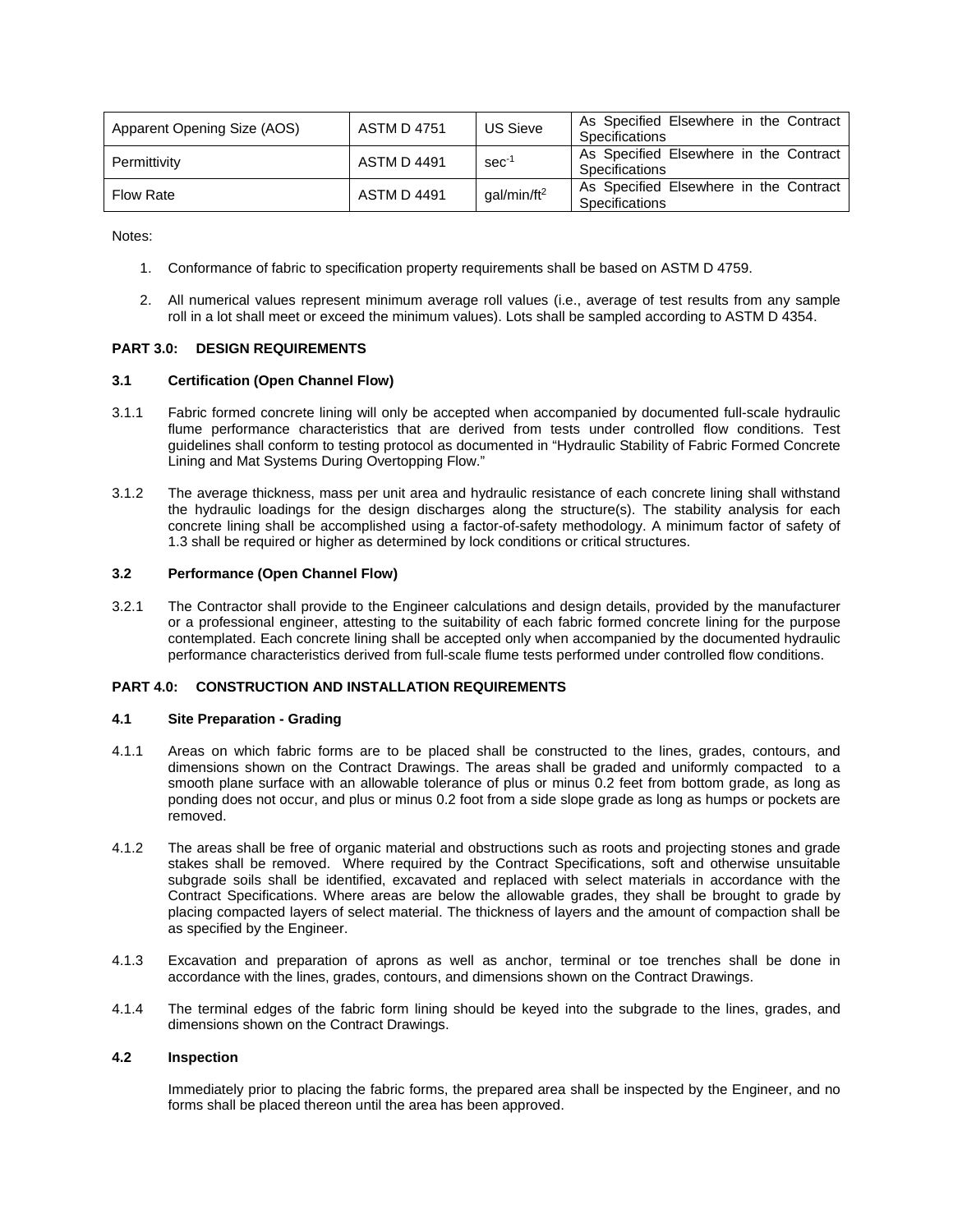## **4.3 Geotextile Filter Fabric Placement**

- 4.3.1 The geotextile filter baric shall be placed directly on the prepared area, in intimate contact with the subgrade, and free of folds or wrinkles. The geotextile filter fabric shall be placed so that the upstream roll of fabric overlaps the downstream roll. The longitudinal and transverse joints will be overlapped at least two (2) feet. The geotextile will extend at least one (1) foot beyond the top and bottom concrete lining termination points, or as required by the Engineer.
- 4.3.2 A geotextile filter fabric, as specified elsewhere, shall be placed on the graded surface approved by the Engineer.

## **4.4 Fabric Form Placement**

- 4.4.1 Factory assembled fabric form panels shall be placed over the geotextile filter fabric and within the limits shown on the Contract Drawings. Perimeter termination of the fabric forms shall be accomplished through the use of anchor, flank and toe trenches, as shown on the Contract Drawings. When placing panels an allowance for approximately 10% contraction of the form in each direction which will occur as a result of fine aggregate concrete filling. The contractor shall gather and fold the additional slope direction fabric form in the anchor trench to be secured in such a manners as to be gradually released as fabric forms contract during filling. The contractor shall gather the additional transverse direction fabric form at each baffle for self release during filling.
- 4.4.2 Adjacent fabric form panels shall be joined in the field by means of sewing or zippering closures. Adjacent panels shall be joined top layers to top layer and bottom layer to bottom. All field seams shall be made using two lines of U.S. Federal Standard Type 101 stitches. All sewn seams shall be downward facing.
- 4.4.3 When conventional joining of fabric forms is impractical or where called for on the Contract Drawings, adjacent forms may be overlapped a minimum of 3 ft to form a lap joint, pending approval by the Engineer. Based on the predominant flow direction, the upstream form shall overlap the downstream form. In no case shall simple butt joints between forms be permitted. Simple butt joints between panels shall not be allowed.
- 4.4.4 Expansion joints shall be provided as shown on the Contract Drawings, or as specified by the Engineer.
- 4.4.5 Immediately prior to filling with fine aggregate concrete, the assembled fabric forms shall be inspected by the Engineer, and no fine aggregate concrete shall be pumped therein until the fabric seams have been approved. At no time shall the unfilled fabric forms be exposed to ultraviolet light (including direct sunlight) for a period exceeding five (5) days.

### 4.5 **Fine Aggregate Concrete Placement**

4.5.1 Following the placement of the fabric forms over the geotextile filter fabric, fine aggregate concrete shall be pumped between the top and bottom layers of the fabric form through small slits to be cut in the top layer of the fabric form or manufacturer supplied valves. The slits shall be of the minimum length to allow proper insertion of a filling pipe inserted at the end of a 2-inch I.D. concrete pump hose. Fine aggregate concrete shall be pumped between the top and bottom layers of fabric, filling the forms to the recommended thickness and configuration.

Holes in the fabric forms left by the removal of the filling pipe shall be temporarily closed by inserting a piece of fabric. The fabric shall be removed when the concrete is no longer fluid and the concrete surface at the hole shall be cleaned and smoothed by hand.

- 4.5.2 Fine aggregate concrete coverage for US600 shall net 50 ft<sup>2</sup>/yd<sup>3</sup> (see Section 2.3).
- 4.5.3 Fine aggregate concrete shall be pumped in such a manner that excessive pressure on the fabric forms is avoided. Consultation with the fabric form manufacturer with regard to the selection of grout/concrete pumps is recommended.